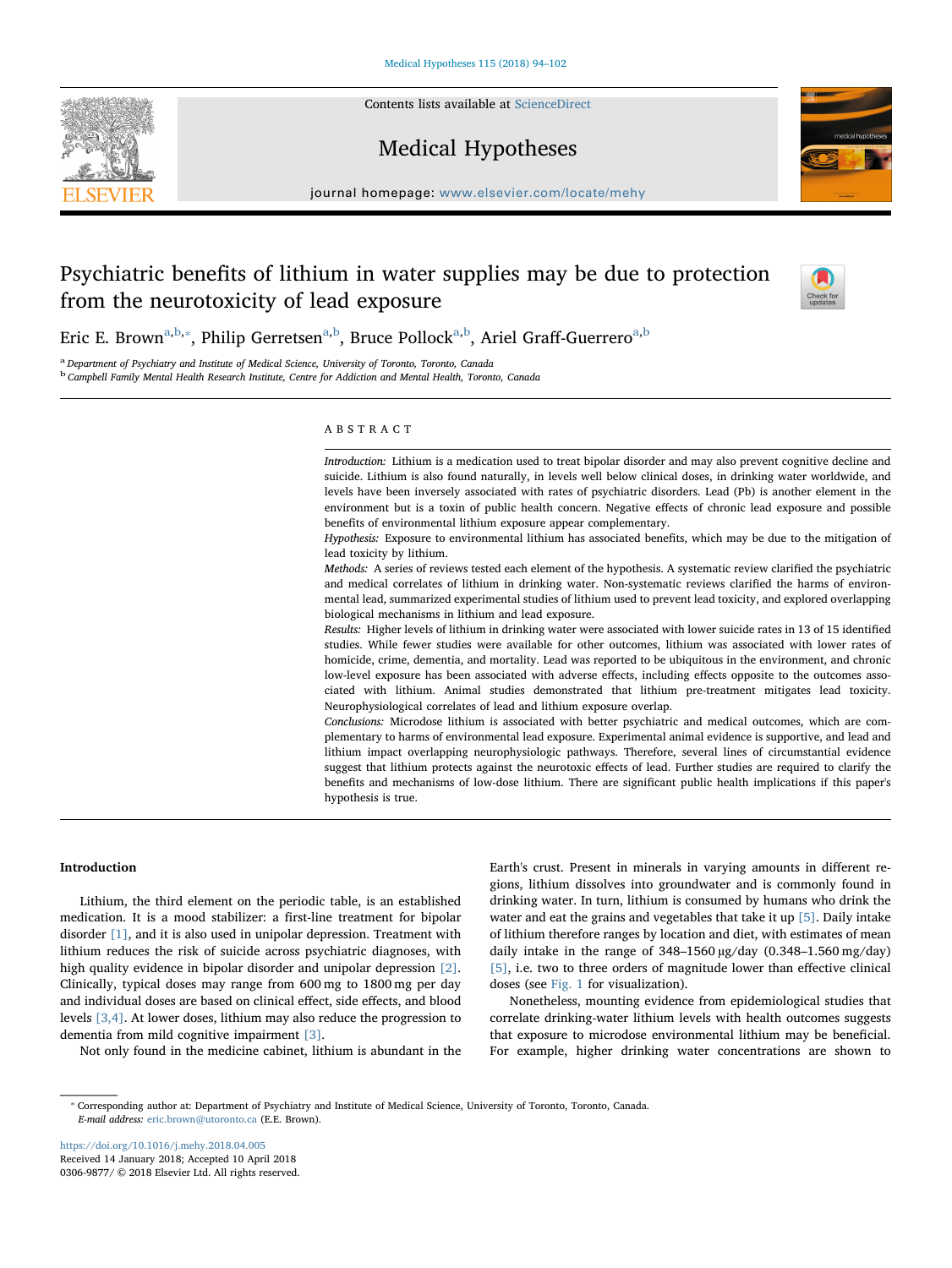<span id="page-1-0"></span>

# High clinical dose Low clinical dose High environmental exposure Low environmental exposure

Fig. 1. Relative size comparisons of clinical lithium doses<sup>[3]</sup> compared to estimated mean environmental daily intak[e\[5\]](#page-7-3), represented with dose proportional to circle areas.

correlate with lower rates of suicide, homicide, and dementia [\[6,7\]](#page-7-4).

Despite its status as an established effective medication, the mechanism underlying the clinical benefits of lithium is uncertain [\[8\]](#page-7-5). Lithium has broad effects on cellular signalling pathways in the brain involving glycogen synthase kinase 3 (GSK-3), cyclic adenosine monophosphatase response element binding protein (CREB), and  $Na^+ - K^+$ adenosine triphosphatase (ATPase), with influences on calcium homeostasis [\[8\].](#page-7-5) The beneficial mechanism of action may differ in different populations [\[8\]](#page-7-5). As with bipolar disorder, the mechanism of the purported beneficial effects of microdose lithium is uncertain [\[3\]](#page-7-2).

Meanwhile, lead is described as ubiquitous in the environment in varying amounts, detectable even in regions of the arctic [\[9\]](#page-7-6). Lead is noted to be a "cumulative general poison", and is neurotoxic [\[9\]](#page-7-6). The Centre for Disease Control reports that for children, no safe lower limit of lead blood level has been found [\[10\]](#page-8-0). Lead toxicity is a global public health problem: 0.2% of deaths and 0.6% of disability-adjusted life years are attributed to lead exposure, surpassing urban outdoor air pollution and climate change [\[11\].](#page-8-1)

# Hypothesis

A parsimonious mechanistic explanation of the effects of microdose lithium would account for the breadth of its apparent effects. A possible clue to that mechanism may be in the broad and complementary effects of lead, another environmental element. We hypothesize that if the harms of lead exposure are opposite to the benefits of lithium exposure, then the benefits of lithium may be due to mitigation of the toxicity of lead. This possibility is important to clarify, as it would have implications on any recommendations to supplement lithium.

The hypothesis would be supported if: the harms of lead are

opposite to the benefits of lithium; lead and lithium co-occur in the environment where such harms and benefits are observed; lead and lithium have effects on shared biological processes; there is experimental evidence demonstrating lithium mitigates the neurotoxicity of lead. The aim of this paper is to review the literature for evidence supporting or refuting these empirical possibilities in order to clarify the relationship and determine the next steps that may be required.

# Methods

This paper aims to explore the hypothesis that lithium mitigates the negative health impacts of lead. First, in Part 1, a systematic review was done to identify the health outcomes associated with environmental lithium exposure. Second, in Part 2 the health risks of lead exposure were reviewed. Third, potential causal connections between lithium and lead were identified by reviewing experimental studies (Part 3). And finally, potential areas of overlap in the mechanisms of action in lithium and lead were identified by highlighting physiologic and biologic studies (Part 4).

Part 1: Systematic review of the health impacts of exposure to environmental lithium

#### Literature search

A systematic search was completed using MEDLINE with the PubMED interface on November 16, 2017 with the following query: (("lithium"[MeSH Terms] OR "lithium"[All Fields]) AND ("water"[MeSH Terms] OR "water"[All Fields] OR "drinking water"[MeSH Terms] OR ("drinking"[All Fields] AND "water"[All Fields]) OR "drinking water"[All Fields])). The human filter was applied. By using the human filter, articles that have not yet been indexed with MeSH subheadings are excluded, so there is a risk of missing the most recently published articles. Therefore, the search was repeated without the filter to identify potential recent articles from January 1, 2017 to November 16, 2017. These articles were combined with the first search and duplicates removed.

Entries were included if they described a peer-reviewed, primary literature study that reported on a direct or indirect measure of drinking water lithium and a psychiatric or non-psychiatric medical outcome. The rationale for considering all health outcomes is the arbitrary distinction between mental and medical illness, as well as the potential impact of medical problems on illnesses categorized as psychiatric (for example the impact of thyroid diseases on mood disorders and vascular disease on cognitive disorders). Entries were excluded if they did not contain an abstract; were not in English; or were reviews (which were separately retrieved for background and to identify any missed primary articles), commentaries, letters, or hypotheses if they did not contain original data. Interventional studies that administered lithium as a treatment were excluded.

# Part 2: What are the psychiatric impacts of environmental lead exposure?

Compared to the potential benefits of exposure to environmental lithium, lead toxicity is an established fact in the medical and scientific literature and a topic of great importance to public health. Therefore, for efficiency and accuracy, Part 2 relied on previously-published, recent high-quality reviews. A non-systematic search for recent scoping reviews from governmental and non-governmental bodies such as the World Health Organization (WHO) and the government of Canada was completed. The reviews were read and summarized to answer specific questions relating to the hypothesis. When there was insufficient information in the identified reviews, primary source literature was used to answer the question and critically appraise the articles individually.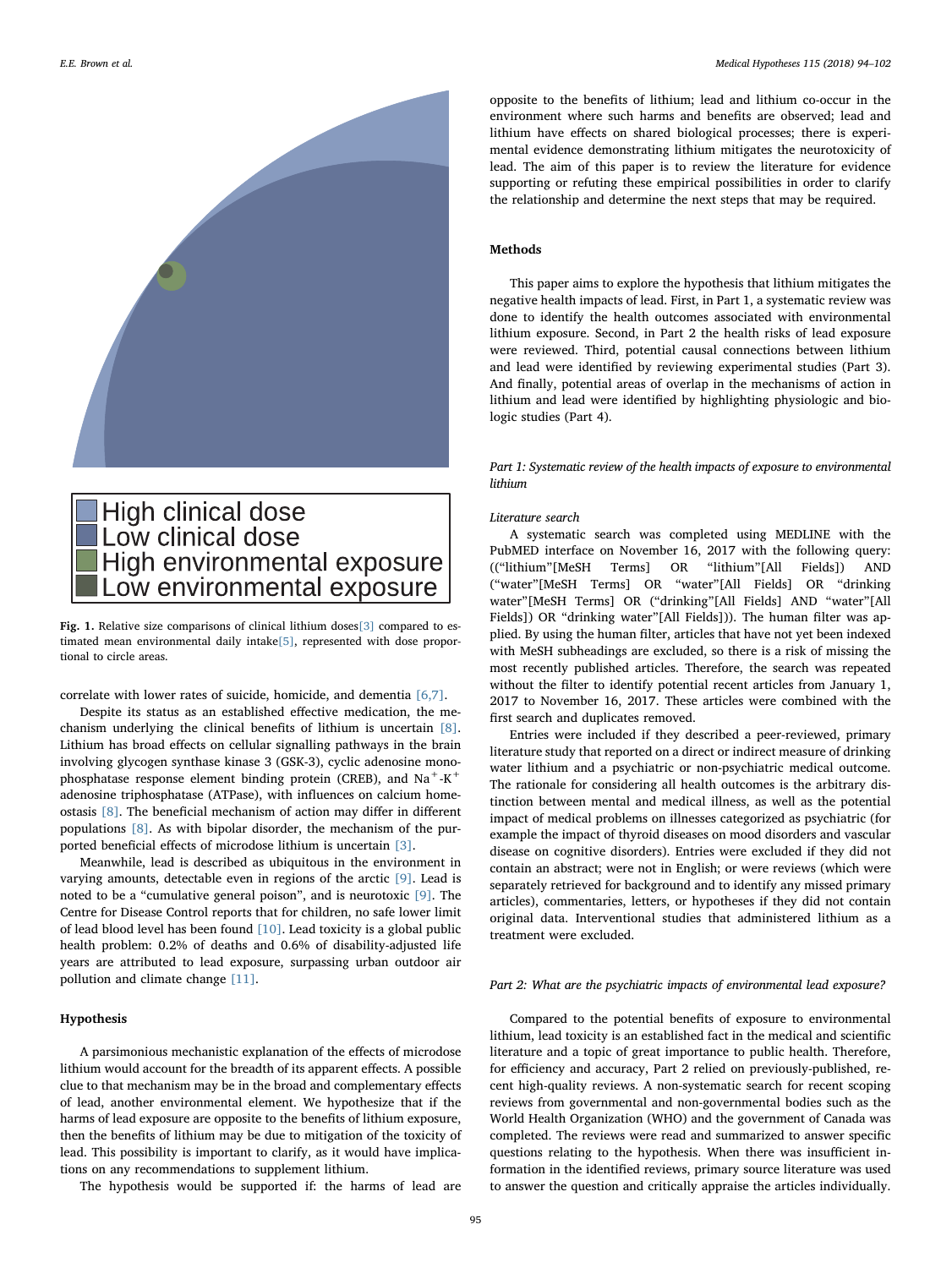Is lead present in the environment where benefits of lithium have been suspected?

If exposure to lithium through drinking water reduces the risk of mental and physical health conditions, and if the mechanism is by mitigating harm from environmental lead exposure, then it is necessary but not sufficient that environmental lead exposure be associated with conditions in which drinking-water lithium is purported to have benefits. To answer this question, the reviews of environmental lead toxicity were summarized, and articles found in the systematic search from Part 1 were reviewed to identify whether they also included a measure of lead exposure.

# Is exposure to lead associated with effects opposite to the effects associated with lithium in humans?

If lithium mitigates the toxic effects of lead, then the effects of lead should be opposite to those associated with lithium. As lead toxicity cannot be evaluated by randomized controlled trial, large, well-designed, well-controlled observational studies are best suited to answer these questions. Subsequent to identifying the associated effects of lithium, the effects of lead were noted on the basis of the available reviews, and where information on a specific effect was missing from the identified reviews on lead, a targeted literature search was completed, and the identified articles were critically appraised.

## Part 3: Does lithium exposure protect against lead toxicity?

Experimental methods such as randomized controlled trials are the gold-standard design to ascertain causality. A literature search identified experimental studies (including animal studies), which demonstrate causality, where lithium has been used to mitigate lead exposure. A PubMed search was conducted using the following query: ("lithium"[MeSH Terms] OR "lithium"[All Fields]) AND ("lead"[MeSH Terms] OR "Pb"[All Fields]).<sup>[1](#page-2-0)</sup> Additional articles were retrieved by checking the citations of previously identified articles and with additional specific searches.

## Part 4: Biological mechanisms

Systematically reviewing the basic science literature that explores pharmacological and physiological mechanisms of lithium and lead is beyond the scope of this report. Therefore, recent reviews and targeted searches were used to identify and illustrate possible mechanisms by which lithium and lead may interact, which would be consistent with the hypothesis that lithium alters the effects of lead.

#### Results of reviews

# Part 1: Health effects of environmental lithium exposure

The results of the systematic review are summarized in a PRISMA [\[12\]](#page-8-2) diagram [\(Fig. 2\)](#page-2-1). The initial search produced 3195 entries, which was reduced to 822 by application of the human filter. An additional 194 recent abstracts were identified, for a combined 1006 unique entries to review. Based on the above inclusion and exclusion criteria following review of the titles and abstracts, 60 abstracts were included and 946 excluded. Of the 60 abstracts, 56 full articles were retrievable.<sup>[2](#page-2-2)</sup> Following retrieval, articles were read, and 32 articles met inclusion criteria.

A systematic review completed in August 2013 identified 11 epidemiologic studies of trace lithium doses [\[6\]](#page-7-4). Ten of these were

<span id="page-2-1"></span>

Fig. 2. Results of systematic review of health impacts of environmental lithium.

identified by the above search. A systematic review of environmental lithium and suicide identified 9 studies in a search completed in December 2013 [\[7\].](#page-7-7) All 9 were captured by the above search.

The 32 primary literature studies identified were categorized based on the health outcome: suicide, homicide, dementia, other psychiatric effects, and non-psychiatric medical effects.

## Suicide

Of the 32 articles, 15 publications tested the association between suicide rates and lithium levels measured in drinking water using 12 unique samples, as 4 publications reported different analyses of the same data set [\[13](#page-8-3)–16]. The articles are summarized in [Table 1.](#page-3-0) All studies reported on rates of suicide to test for an effect of levels of lithium in drinking water. The studies cover countries from 3 continents: Austria, England, Greece, Denmark, Lithuania, Italy, Japan, and the United States.

Only 2 of the 15 studies did not identify any relationship between lithium level and suicide. The two negative studies were from England [\[17\]](#page-8-4) and Denmark [\[18\]](#page-8-5) where the range of drinking water lithium was found to be low  $(0-21 \mu g/L$  and  $0.6-30.7 \mu g/L$  respectively).

Six studies used covariates to account for potential confounds that may impact suicide rates. Controlling for sociodemographic covariates did not account for the effect of lithium in the studies identified. However, one study used altitude as a covariate [\[15\]](#page-8-6) and found that overall higher lithium is associated with lower suicide, but that the relationship was reversed in areas of high altitude, and cited previous research that had associated altitude with suicide rates.

In their previous systematic review, Vita et al. [\[7\]](#page-7-7) concluded that drinking water lithium may be associated with a reduced risk of suicide. Since that publication, there have been an additional 6 studies of suicide risk, of which only one did not find an association [\[18\]](#page-8-5).

Sex differences in the association of drinking water lithium and suicide were described. In subgroup analyses, several papers reported a negative association in men and a weaker or no association in women [\[4,13,19](#page-7-8)-21], whereas only one study saw a possible association in women and no association in men [\[22\]](#page-8-7). More frequent use violent means of suicide among men has been proposed as an explanation for the observed sex differences  $[4,19,21]$ , with lithium suspected to reduce suicide via reduction of violence and aggression [\[23\].](#page-8-8)

<span id="page-2-0"></span><sup>1</sup> The word "lead" has homonyms that make its use as a non-MeSH search term impractical.  $$\rm ^2$  Full text versions for 4 older studies (1970–1988) were not retrievable and were

<span id="page-2-2"></span>therefore excluded.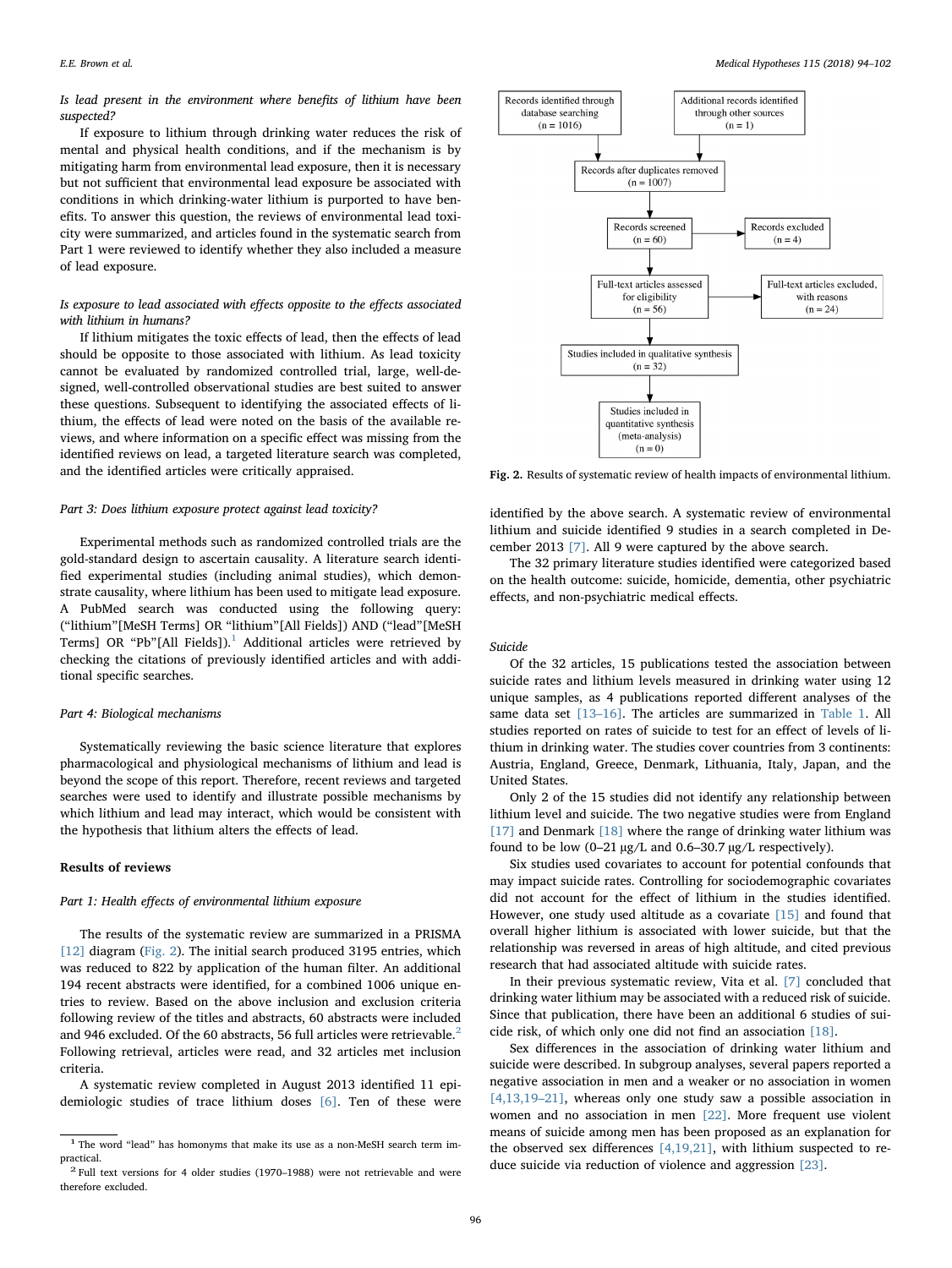## <span id="page-3-0"></span>Table 1

Studies that report on the association between suicide rates and environmental lithium.

| First Author,<br>Citation | <b>Location Years</b>                                                  | Mean (SD)<br>lithium $(\mu g/L)$ | Covariates                                                                                                                                                 | Result                                                                                                                                                  |
|---------------------------|------------------------------------------------------------------------|----------------------------------|------------------------------------------------------------------------------------------------------------------------------------------------------------|---------------------------------------------------------------------------------------------------------------------------------------------------------|
| Year of publication       | Water samples                                                          | Lithium range<br>$(\mu g/L)$     |                                                                                                                                                            |                                                                                                                                                         |
| Helbich [13]<br>2015      | Austria<br>2005-2009<br>6460 samples                                   | 10(10)<br>3 > 16                 | Lithium prescription                                                                                                                                       | Higher lithium associated with lower incidence of<br>suicide overall, among males only, but not in<br>female subgroup; no impact of lithium             |
| Helbich [15]<br>2013      | (the same sample was<br>used by all 4 studies)                         | 10(11)                           | Altitude, population density, income, religion,<br>psychiatrists, psychotherapists and general<br>practitioners per capita, unemployment                   | prescription<br>Higher lithium associated with lower incidence of<br>suicide in lower altitudes, and higher incidence of<br>suicide in higher altitudes |
| Helbich [14]<br>2012      |                                                                        | 11.3(27)<br>$0 - 82.3$           |                                                                                                                                                            | Higher lithium associated with lower incidence of<br>suicide                                                                                            |
| Kapusta [16]<br>2011      |                                                                        | 11.3(27)<br>$0 - 82.3$           |                                                                                                                                                            | Higher lithium associated with lower incidence of<br>suicide                                                                                            |
| Bluml $[64]$<br>2013      | Texas (254 counties)<br>1999-2007                                      |                                  | Unemployment, population density, income, ethnicity                                                                                                        | Higher lithium associated with lower incidence of<br>suicide                                                                                            |
| Giotakos [26]<br>2013     | 3123 samples<br>Greece (34 of 52<br>prefectures)                       | $2.8 - 219.0$<br>11.1 (21.16)    |                                                                                                                                                            | Higher lithium associated with lower incidence of<br>suicide                                                                                            |
| Ishii [60]<br>2015        | 1999-2010<br>149 samples<br>Japan (Kyushu island)                      | $0.1 - 121$<br>4.2(9.3)          | Proportion of elderly people, 1-person households,<br>education, industrial employment, unemployment,<br>marriage rate, temperature, annual postal savings | Higher lithium associated with lower incidence of<br>suicide overall, among males only, but not in<br>female subgroup                                   |
|                           | 2010-2013                                                              | $0 - 130$                        |                                                                                                                                                            |                                                                                                                                                         |
| Kabacs [17]<br>2011       | 434 samples<br>England (East, 43<br>suburbs)<br>2006-2007              | $< 1 - 21$                       |                                                                                                                                                            | No statistically significant association                                                                                                                |
| Knudsen [18]<br>2017      | 47 samples<br>Denmark<br>1991-2012                                     | 11.6(6.8)<br>$0.6 - 30.7$        |                                                                                                                                                            | No statistically significant association                                                                                                                |
| Liaugaudaite [4]<br>2017  | 151 samples<br>Lithuania (9 cities)<br>2009-2013                       | 10.9(9.1)<br>0.48-35.53          |                                                                                                                                                            | Higher lithium associated with lower incidence of<br>suicide in men but not women                                                                       |
| Ohgami [61]<br>2009       | 22 samples<br>Japan (Oita prefecture)<br>2002-2006                     | $0.7 - 59$                       |                                                                                                                                                            | Higher lithium associated with lower incidence of<br>suicide in total, in men and marginally significant<br>in women                                    |
| Pompili [65]<br>2015      | 18 samples<br>Italy<br>1980-2011                                       | 5.28<br>$0.11 - 60.8$            |                                                                                                                                                            | Mixed results: Higher lithium associated with<br>lower incidence of suicide in 1980-1989 decade,<br>but not later decades                               |
| Schrauzer [24]<br>1990    | 157 samples<br>Texas                                                   |                                  |                                                                                                                                                            | Lower suicide, homicide and violent crimes in<br>counties with higher lithium                                                                           |
|                           | 1978-1987                                                              | $0 - 160$                        |                                                                                                                                                            |                                                                                                                                                         |
| Shiotsuki [63]<br>2016    | $2-5$ per county $(27)$<br>Japan (Hokkaido and<br>Kyushu)<br>2010-2011 | 3.8(5.3)<br>$0.1 - 43$           | Meteorological data                                                                                                                                        | Higher lithium associated with lower incidence of<br>suicide in men but not women                                                                       |
| Sugawara [64]<br>2013     | 153 samples<br>Japan (Aomori<br>prefecture)<br>Unreported.             | $0 - 12.9$                       | Medical institutions, unemployment                                                                                                                         | Higher lithium associated with lower incidence of<br>suicide in women but not men, no longer<br>significant with co-variates                            |
|                           | Multiple samples per 40<br>municipalities.                             |                                  |                                                                                                                                                            |                                                                                                                                                         |

# Homicide

Two studies reported on the association of drinking water lithium and homicide, one of which also investigated suicide and also appears in [Table 1](#page-3-0) [\[24\].](#page-8-9) In this study, 27 Texas counties were grouped based on levels of lithium in the drinking water (0–12, 13–60, and 70–160 µg/L) and group differences in suicide and crime rates were compared with ttests. With respect to homicide, the counties with the highest levels of lithium had the lowest homicide rates (7.5 per 100,000) as compared to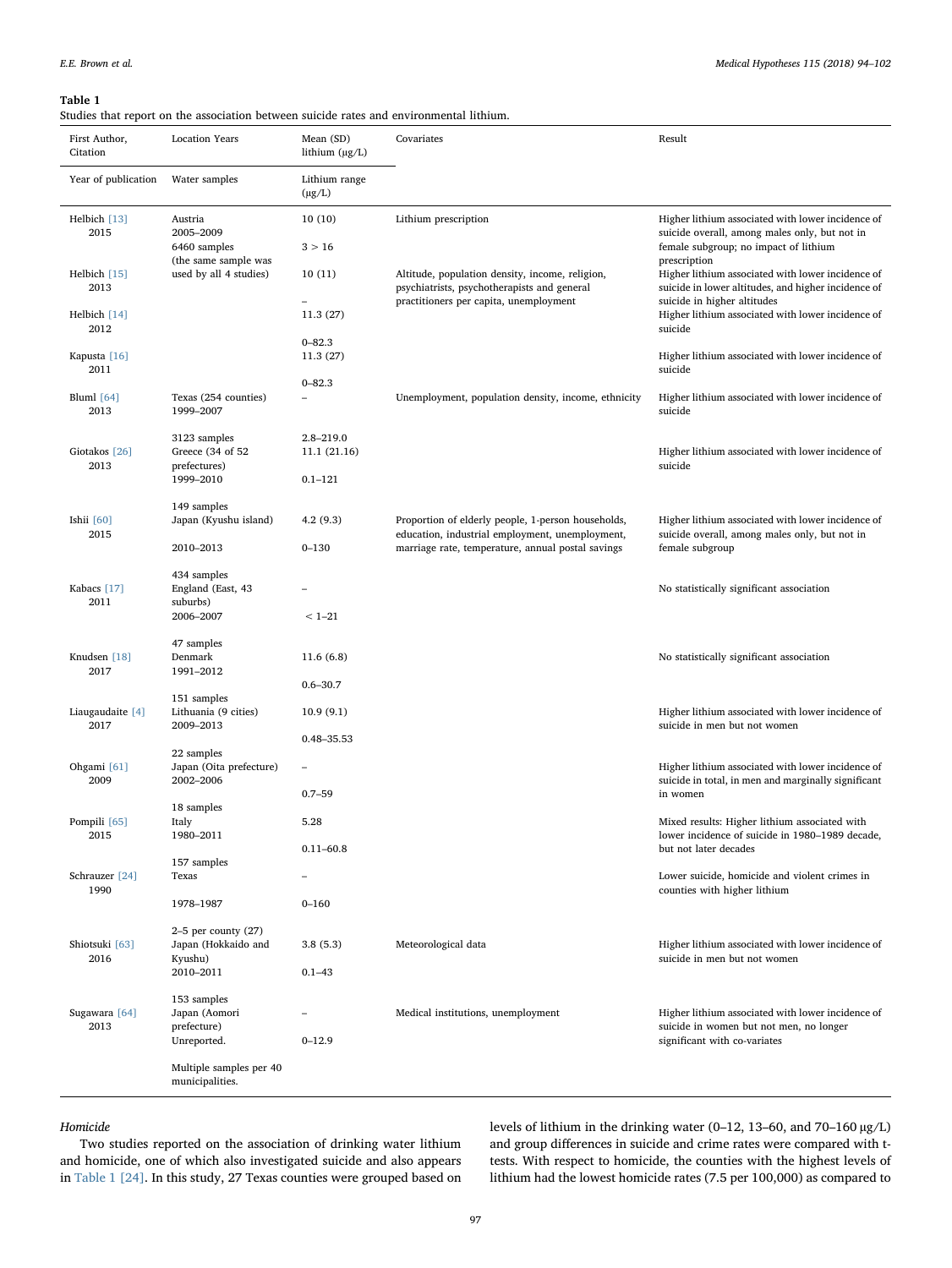the medium (13.4 per 100,000) and low (16.9 per 100,000) lithium counties which was statistically significant.

More recently, Giotakos et al. [\[25\]](#page-8-18) reported higher drinking water lithium levels to be associated with lower homicide rates when looking at the same 34 Greek prefectures as in the group's earlier study reporting an association with suicide [\[26\].](#page-8-13) Using linear regression, there was a statistically significant negative relationship between homicide and drinking water lithium. However, when the analysis was weighted by population, the direction of the relationship remained, but was no longer statistically significant.

#### Dementia

Two studies reported on rates of dementia. The retrospective population-based study by Kessing et al. is notable for the large sample size (73,731 cases with dementia and 733,653 controls) and long study period (1995–2013) [\[3\].](#page-7-2) The group also linked each person's address through the study period to a nationwide map of lithium levels computed from 151 measurements. The incidence rate ratio was calculated for individuals in 4 groups based on mean lithium exposure over the range of 0–27.0 µg/L. The lowest rates of both vascular and Alzheimer's dementia were found in the groups with the highest lithium exposure. However, there was a small but statistically significantly higher rate of dementia in the second-lowest exposure group. The authors acknowledged that unmeasured social or environmental factors could be confounding the results.

Fajardo and colleagues also sought to identify the relationship between drinking water lithium and changes in mortality rates from Alzheimer's dementia [\[27\].](#page-8-19) In their 2017 study, they calculated changes in age-adjusted mortality rates from Alzheimer's dementia between 2000–2006 and 2009–2015 for 155 Texas counties. They included extensive covariates that have been linked to dementia including sociodemographic factors as well as pollution, physical activity, obesity and presence of type II diabetes. They had access to 6180 water samples. As expected, they found an overall increase in mortality from Alzheimer's dementia over time: 27%. They also found that higher levels of lithium were negatively correlated with increases in mortality rates. The association remained when controlling for sociodemographic factors but not when physical activity, obesity, and type II diabetes were included in the analysis. They also found a negative association between lithium levels and obesity and type 2 diabetes. A post hoc analysis also showed that in counties with fewer than 20 Alzheimer's-related deaths over the time period, lithium levels were higher.

#### Other psychiatric effects

In a study of similar design as the group's dementia paper, Kessing et al. also reported on the association of bipolar disorder with drinking water lithium levels and found no association [\[28\]](#page-8-20).

In the only identified study to specifically look at adolescent mental health, Ando et al. correlated questionnaire responses of 3040 adolescents in Kochi, Japan with drinking water lithium and found a significant negative association with depressive symptoms and violence, but no association with suicidal ideation or self-harm. They used a multivariate regression analysis and included age, sex, size of school, and whether they were living with parents as covariates.

Two studies found that drinking water lithium levels were associated with psychological traits. Matsuzaki and colleagues found that lithium levels were positively correlated with hyperthermic temperament scores and negatively correlated with depressive temperament scores [\[29\]](#page-8-21). In the only identified study that measured endogenous lithium levels as a surrogate measure rather than drinking water lithium, Norra et al. found lithium levels to be negatively correlated with emotional lability [\[30\]](#page-8-22).

In the oldest identified study looking at psychiatric outcomes and drinking water lithium, higher levels of drinking water lithium were associated with lower rates of psychiatric hospital admissions as well as the diagnosis of psychosis, neurosis, and personality disorders in Texas

# [\[31\]](#page-8-23).

### Non-psychiatric medical effects

Zarse and colleagues looked at the connection between lithium in drinking water lithium and all-cause mortality in Oita, Japan. In 1,206,174 people from 18 municipalities, there was a strong negative correlation between water lithium levels and all-cause mortality [\[32\]](#page-8-24). This relationship persisted even after controlling for suicide.

A negative correlation between municipal water lithium levels and atherosclerotic heart disease in Caucasians in American cities was reported [\[33\].](#page-8-25)

A group from Argentina published 4 studies on the health correlates of environmental lithium exposure [34–[37\]](#page-8-26). They noted that Argentinian Andes mountains are associated with very high levels of drinking water lithium (e.g. up to 1005 µg/L) [\[34\]](#page-8-26). They used urinary excretion of lithium as a surrogate measure of environmental lithium exposure and found an association with thyroid function (T4) within a normal range in healthy individuals [\[34\].](#page-8-26) In a sample of pregnant women, blood lithium levels were positively correlated with thyroid stimulating hormone [\[36\]](#page-8-27), negatively correlated with fetal measures and birth weight [\[37\]](#page-8-28), and associated with levels of vitamin D3, calcium and magnesium [\[35\]](#page-8-29).

Budd and Rossof [\[38\]](#page-8-30) were unable to replicate an association of leukemia with drinking water lithium [\[38\].](#page-8-30) No association was found between drinking water lithium and the incidence of anencephaly [\[39\]](#page-8-31).

#### Part 2: Health effects of environmental lead exposure

The WHO has published extensive background documents and guidelines about lead toxicity, including specifically for drinking water quality [\[9\]](#page-7-6). In the WHO report on global health risks, 0.2% of deaths and 0.6% of disability-adjusted life years are attributed to lead exposure, surpassing urban outdoor air pollution and climate change [\[11\]](#page-8-1). Given the global scope and severity of the problem, individual countries, including Canada in a detailed 2017 report, [\[40\]](#page-8-32) have published extensive reviews for consultations and guidelines.

## Presence of lead in the environment

All of the locations identified in Part 1, in Europe, America and Asia are affected by environmental lead contamination [\[9\].](#page-7-6)

A major source of lead in the environment is the global use of leaded gasolines introduced in the 1920s, with consumption peaking in the 1970s, and currently phased out in most countries [\[9,41\]](#page-7-6). As a result, concentrations of lead in the air and environment vary depending on location and year [\[9\].](#page-7-6) For example, in Canada, mean air concentration at measuring stations decline from 0.74 to  $0.10 \,\mu\text{g/m}^3$  from 1973 to 1989 [\[9\].](#page-7-6) The WHO notes that water has become the "largest controllable source of lead exposure in the USA", as a result of mineral dissolution and plumbing systems [\[9\].](#page-7-6) In addition to air and water contamination, humans are significantly exposed to lead through paint, dust, soil and food [\[9\].](#page-7-6)

As the toxic effects of lead are both acute and cumulative, present as well as past lead contamination is relevant for present health concerns. For example, older Canadians had significantly higher blood lead levels than younger Canadians, and there has been a significant reduction in blood levels over time [\[40\]](#page-8-32).

# Impacts of chronic environmental lead exposure on health outcomes identified in Part 1

Both the WHO and Health Canada reports highlight the neurological impacts of chronic exposure [\[9,40\]](#page-7-6). Chronic lead exposure has been shown to impact multiple systems and is associated with neurologic, renal and hematologic disorders. High levels of lead exposure have been associated with low IQ in children, and this is noted to be the most consistent finding among children [\[9\]](#page-7-6). This association was also recently reported in the well-characterized, prospective, longitudinal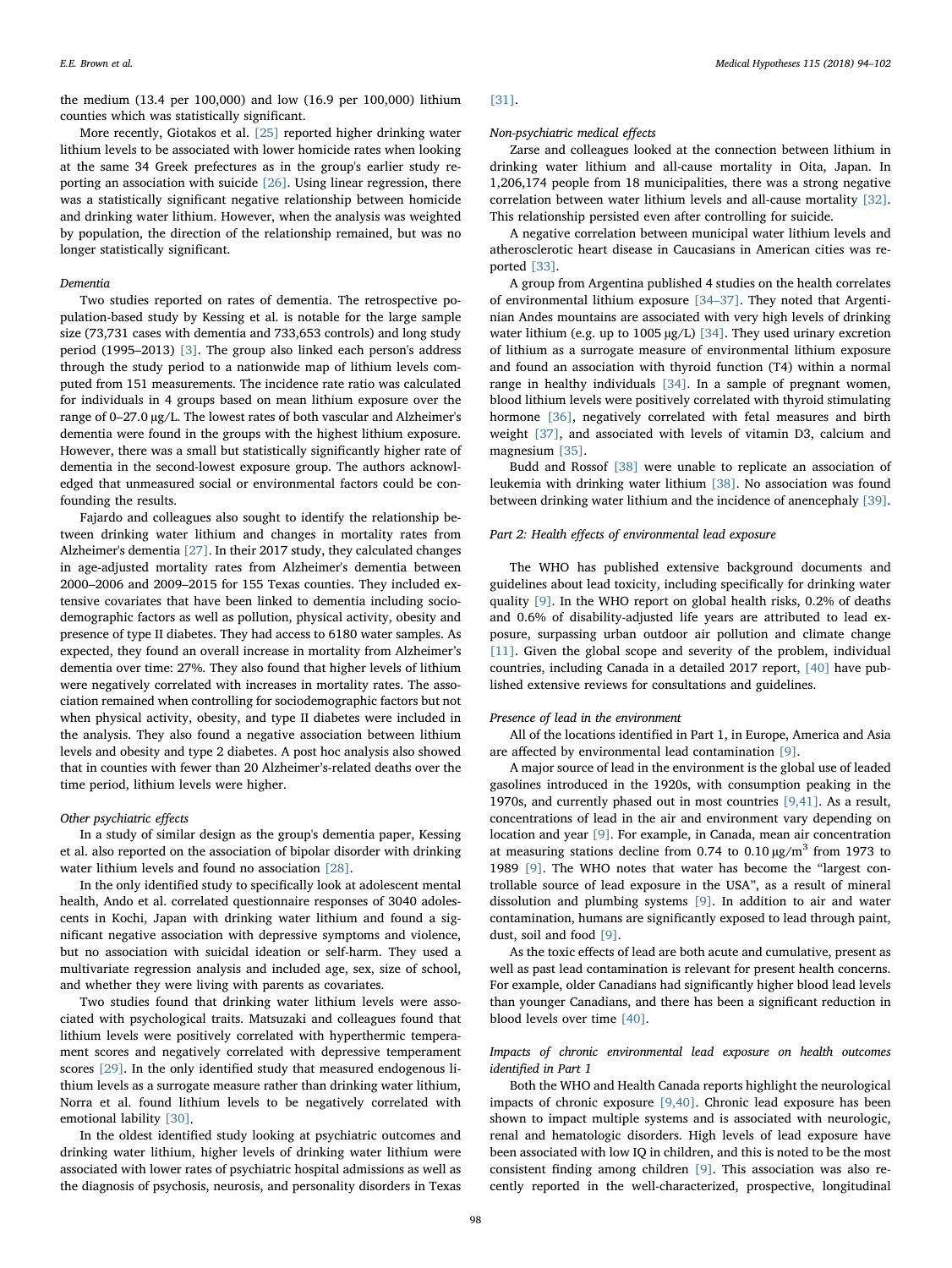Dunedin cohort, where childhood lead exposure was associated with declining IQ, and decreasing socioeconomic status, after adjusting for confounds [\[42\]](#page-8-33).

#### Dementia

Epidemiologic studies implicate lead in cognitive deficits including memory loss, impaired reaction time, and impaired verbal concept formation [\[40\].](#page-8-32) Exposure to environmental lead is associated with cognitive decline in older adults, and the relationship appears to be causal [\[43\].](#page-8-34) Lead has been proposed as an etiologic agent in Alzheimer's dementia, the most common form of dementia, [\[44\]](#page-8-35) and the possible nature of the connection has recently been reviewed [\[45\]](#page-8-36). In support of the relationship between lead and the development of dementia, lead exposure has been associated with Alzheimer-related pathological changes in animal studies [\[40\]](#page-8-32).

# Suicide, homicide, and crime

Suicide, homicide and crime were not specifically mentioned in the WHO or Health Canada reports on the impacts of environmental lead [\[9,40\]](#page-7-6).

Whether lead exposure is associated with an increased risk of suicide was directly tested in a large cohort study of 81,067 lead-exposed workers in South Korea. The cohort was divided based on blood lead levels into a high- and low-lead groups (> 20 μg/dl and < 10 μg/dl, respectively), and analyses were adjusted for age and exposure to other metals. The causes of death were compared between the groups. Allcause mortality was higher in the high-lead group for both sexes. The high-lead group had significantly higher risk of suicide in men. Given the low incidence of suicide, there were only 13 deaths in the male population, nonetheless a significant association with lead was identified [\[46\]](#page-8-37).

Environmental lead exposure through air pollution has been associated with increased rates of homicide in the United States after accounting for other environmental pollutants and sociodemographic factors [\[47\].](#page-8-38)

As part of an ongoing project to measure blood lead levels in St. Louis City, Missouri, a recent ecological study assessed the relationship between areas where high blood lead levels are found and rates of violent crimes, on the basis that lead exposure risk is concentrated geographically [\[48\].](#page-8-39) The authors used blood lead level data from 59,645 children. This indirect study found that homicide and violent crimes were significantly associated with areas with higher blood lead levels.

#### Non-psychiatric medical effects

In a prospective study of 14,289 adults from the National Health and Nutrition Examination Survey (NHANES-III), Lanphear et al. [\[49\]](#page-8-40) correlated blood lead level with cardiovascular outcomes over a mean follow up of 19.3 years. Despite generally low blood levels and only a single measurement, the authors identified large and statistically-significant associations with mortality, reporting population attributable fractions of blood lead to be 18.0% for all-cause mortality, 28.7% for cardiovascular disease mortality, and 37.4% for ischemic heart disease mortality [\[49\].](#page-8-40)

### Part 3: Link between lithium and lead

## Epidemiologic and cross-sectional human studies

Very few studies identified examined both lithium and lead on health outcomes in humans. On the basis of the systematic review from Part 1, no abstract reviewed indicated drinking water lithium and health outcomes included a measure of lead. A study investigating the impact of trace elements on ischemic stroke found higher serum lithium and lead in stroke patients compared to healthy controls and did not test for interaction [\[50\]](#page-8-41). A Turkish study investigated the impact of lithium and lead in drinking water on body composition and found very

low levels of both in the water supplies and no significant association with either [\[51\]](#page-8-42).

# Animal studies

On the basis of two translated abstracts, a group from China reported that administering lithium to rats mitigated lead-induced hippocampal damage and memory impairment, [\[52\]](#page-8-43) and neuronal damage [\[53\]](#page-8-44).

Wang et al. sought to test whether pre-treatment with lithium can mitigate the toxic effects of lead on the liver, spleen, kidney, and brain, and performed a number of experiments in vitro and with mice [\[54\]](#page-8-45). The main mouse experiment compared four groups, with each group receiving different daily injections over 2 weeks: saline (control), lead, lithium, and a group with injection of lithium then lead 2 h later. On gross and microscopic examination, they found that lithium pre-treatment significantly mitigated the damage to the spleen, liver and kidney seen in the lead-only group. The lead-only group performed significantly worse on a memory test than the l-pretreated group, which performed nearly as well as controls.

In an experiment to determine the effects of lead, lithium and the combination on thyroid function in rats, Singh and Dhawan found that, compared to controls, lead treatment increased thyroid <sup>131</sup>Iodine uptake, lithium treatment decreased <sup>131</sup>Iodine uptake, and the combination of lithium and lead caused the largest increase in <sup>131</sup>Iodine uptake [\[55\]](#page-8-46), demonstrating that lithium and lead have the potential to interact.

Another rat experiment showed that lithium and lead both alter the uptake of other trace ions in rats, including an interaction between lithium and lead with respect to arsenic uptake: lead increased arsenic uptake significantly; lithium alone did not affect arsenic uptake, but in combination, lithium mitigated the uptake of arsenic [\[56\].](#page-8-47)

# In-vitro studies

Banijamali and colleagues sought to test whether lithium could mitigate the toxic effects of lead on non-adherent mouse bone marrow stem cells, a known target of lead toxicity. They found that lithium administration significantly reduced cell apoptosis and necrosis induced by lead [\[57\].](#page-8-48)

# Part 4: Biological mechanisms

Recent reviews synthesize the vast research into the respective physiological impacts of lead and lithium [\[8,58\].](#page-7-5) The mechanisms of each are broad and an exhaustive review is beyond the scope of this report, but the processes are affected by both elements and can be highlighted.

GSK-3 is implicated in the pathophysiology of dementia and involved in phosphorylation of tau, a hallmark neurolopathological feature of Alzheimer's dementia. An experimental study in rats showed that perinatal lead exposure stimulated GSK-3, increasing GSK-3 dependent tau hyperphosphorylation [\[61\]](#page-8-15). Conversely, lithium inhibits GSK-3 activity [\[8\]](#page-7-5). In the study by Wang et al. described above, pretreatment with lithium mitigated lead-associated reduction of phosphorylated-GSK-3β [\[54\]](#page-8-45).

An additional mechanism that appears to be oppositely affected by lithium and lead is Na<sup>+</sup>/K<sup>+</sup> ATPase. Lithium increases Na<sup>+</sup>/K<sup>+</sup> ATPase while lead inhibits it [\[8,58\].](#page-7-5) Lithium inhibits the calmodulinrelated activities of adenylate cyclase and protein kinase A, while lead activates protein kinase C and induces calmodulin-dependent processes [\[8,58\]](#page-7-5). Both lithium and lead affect N-methyl-d-aspartate (NMDA) receptors, influencing calcium and other ion transport in the brain.

Calcium homeostasis across the blood-brain barrier is tightly regulated, with calcium adenosine triphosphatase (ATPase) being the main transporter. Lithium may reduce the activity of this transporter [\[59\]](#page-8-49). Additionally, lithium stabilizes intracellular calcium via NMDA receptor antagonism and inhibition of inositol monophosphatase [\[60\]](#page-8-14). By comparison, lead crosses the blood-brain barrier by substituting for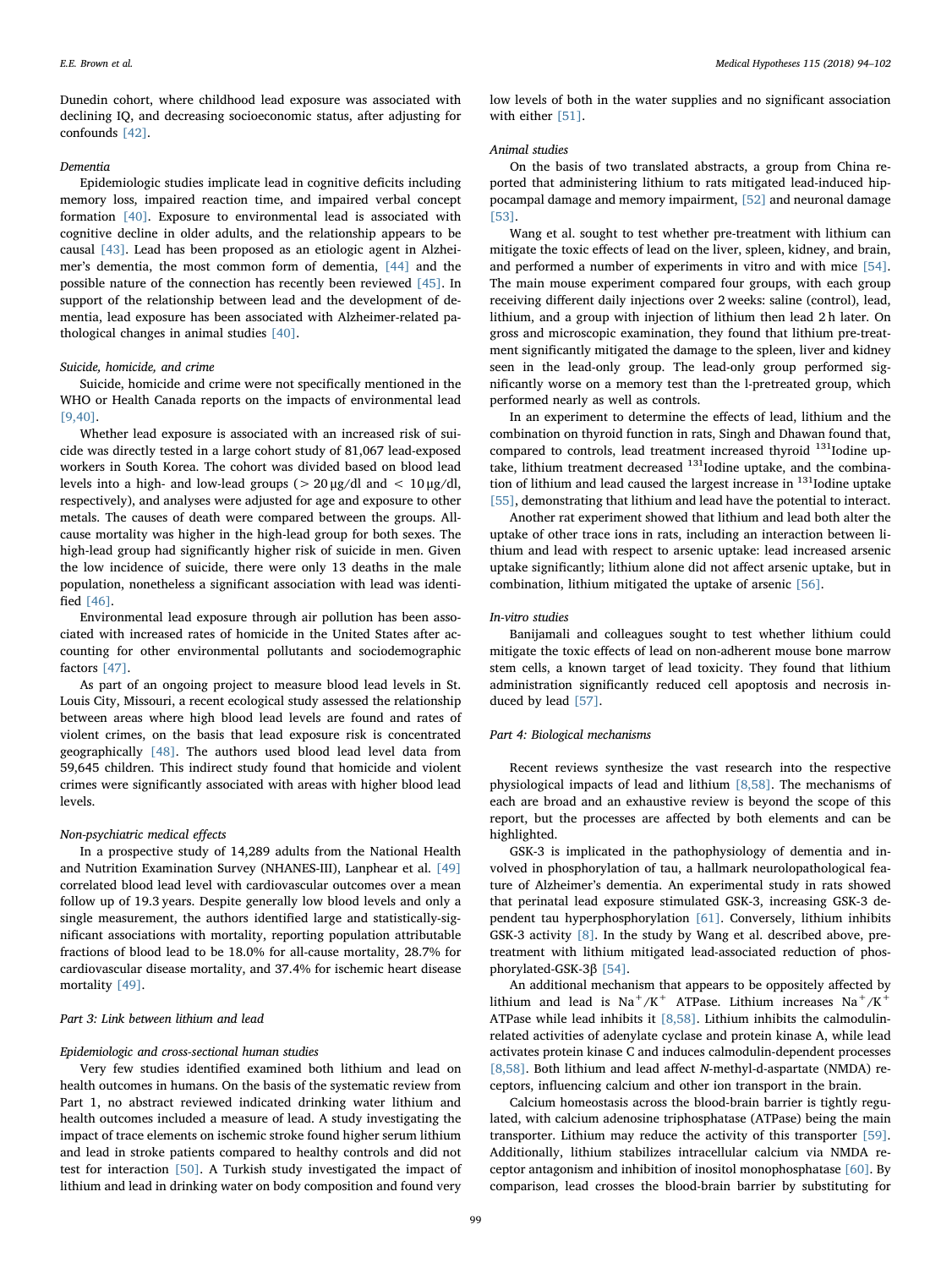calcium, both being divalent cations.

#### Discussion

#### Lithium in drinking water (Part 1)

The systematic review in Part 1 is the most extensive and most recent conducted to date and is a major strength of this report. This review highlights the growing evidence base supporting a beneficial association of water-supply lithium with various outcomes.

While some studies included covariates of possible confounds, many did not, which is a limitation of this review. However, this elevates the importance of looking at the consistency of the association across different countries, as certain geographic confounds (e.g. a city high in poverty by chance also having low levels of drinking water lithium) may account for a spurious association in one study, but not in all, and can therefore be accounted for in a systematic review. The most concerning potential confounds are those where lithium levels are systematically associated with psychiatric risk factors, but not in a biological sense. For example, one study used altitude as a covariate and found that the association between suicide and lithium depended on altitude, but no other study included this as a covariate. A meta-analysis, which would quantitatively combine the different studies, may add further value, and may be feasible given the common reporting of lithium levels and suicide incidence ratios.

The evidence is strongest for suicide, where higher drinking water lithium has been associated with lower suicide rates across different continents and time periods in the majority of studies. Fewer studies address the relationship with homicide, crime, but there is support for this relationship as well. Two studies address dementia, with the recent study by Kessing notable for its large sample size and robustness of measurements of both lithium and clinical variables, suggesting a negative correlation between drinking water lithium and dementia in Denmark. The findings would have been strengthened if the authors had controlled for potential demographic, social and geographical confounding variables.

On the whole, the epidemiologic studies support the negative association between drinking water lithium and a reduction in psychiatric outcomes, most strongly for suicide and dementia. The non-psychiatric medical effects are less studied, with only one investigating all-cause mortality and another for ischemic heart disease; though both were positive studies. Future studies are warranted and should include social and geophysical covariates, especially those that may vary with lithium in geographically distinct regions, such as altitude. An additional covariate that has not been considered could be the major sources of food supply, as food is also a source of lithium, and if the food is not made locally, then it may reflect lithium levels where it is grown.

# Environmental lead exposure (Part 2)

Unlike in Part 1, the review of the effects of lead exposure did not include an inclusive systematic search of the primary literature and is a limitation of this report. However, compared to drinking-water lithium, the effects of environmental lead are generally better studied and reviewed, given the known public health concerns.

Unlike with lithium, where water is a main source of exposure, and where levels are measurable and consistent within a large area served by a single water supply, estimating lead exposure is more complicated. Lead exposure by water is more associated with local plumbing. Additional routes of exposure are also more varied within an area, and more challenging to measure, such as air (e.g. proximity to a roadway), soil, and dust (e.g. from lead paint). Despite lead accumulating in the body, measures that reflect long half-life are invasive or costly (bone measurement by biopsy or X-ray fluorescence) as compared to serum tests. Therefore, population studies of lead are challenging and more susceptible to ascertainment bias.

Lead is present in the environment, though levels in general are declining. Nonetheless, current generations have been exposed to its effects and there is sufficient evidence to conclude that lead could have affected individuals where a beneficial effect of lithium was noted. Likewise, since the pioneering work of Needleman [\[62\]](#page-8-50), the general neurotoxicity of chronic lead exposure has been well established, especially in children, where the relationship with IQ has been replicated in multiple longitudinal studies. Recent reviews combining longitudinal, cross-sectional and animal studies suggest that lead is associated with cognitive impairment and specifically dementia in late life. Interestingly, a decline in the incidence of dementia over time has been noted [\[63\]](#page-8-17), but it does not appear that the role of lead (which is declining simultaneously) has been proposed or tested as a factor, a separate hypothesis that warrants further study.

## The link between lithium and lead (Part 3)

The paucity of epidemiological studies that measure both lithium and lead is a major limitation. This question has not been investigated adequately. A future study could include measures of environmental lithium and environmental lead levels. We therefore turned to studies that separately investigated the associated health effects of environmental lithium and lead to see whether each element had opposing, complementary associated health effects.

On the basis of our review, drinking water lithium may be negatively correlated with rates of suicide, homicide, dementia, general psychiatric and behavioural concerns, all-cause mortality and ischemic heart disease, with evidence of varying quality. In contrast, there is no evidence supporting a protective association of drinking water lithium on bipolar disorder, with one large negative study. Environmental lead exposure appears to be positively correlated with suicide (in men), homicide, cognitive impairment and dementia, lower IQ, lower socioeconomic status, all-cause mortality, cardiovascular and ischemic heart disease, with evidence of varying quality. Therefore, environmental lithium and lead exposure appear to have complementary associated health effects, supporting our hypothesis.

A lack of experimental studies in humans to test the possibility that lithium mitigates lead is an unsurprising but significant limitation. However, animal studies support a protective role of lithium in lead toxicity. The study by Wang et al. strongly supports the role of lithium in preventing lead-induced toxicity including impacts on brain and behaviour [\[54\].](#page-8-45) This important study warrants replication. Future animal studies could test whether very low doses of lithium also have a protective effect on cognition and neuropathology in chronic lead exposure.

In vivo studies in humans could theoretically be used to clarify the role of lithium in protecting from lead-related toxicity. For example, there are large databases of participants who have undergone structural magnetic resonance imaging, cerebrospinal fluid analyses and positron emission tomography to quantify the amount of amyloid, an Alzheimer's-related neuropathological finding. It would be possible, with considerable cost and effort, to obtain biomarkers of lead exposure from bone, in addition to estimating lithium exposure based on place of residence. This would enable testing to see whether lead correlates with Alzheimer's related neuropathology, and whether environmental lithium was negatively correlated with neuropathology. A first step may be to establish a relationship between bone lead accumulation and Alzheimer's pathological changes in vivo.

# Biological plausibility (Part 4)

There is significant overlap in the pathophysiology of lead toxicity and the pharmacodynamics of lithium. While this is circumstantial evidence and does not imply that lithium protects against the lead toxicity, an absence of overlap would have challenged the hypothesis that lithium and lead interact. These data are correlational, and it is a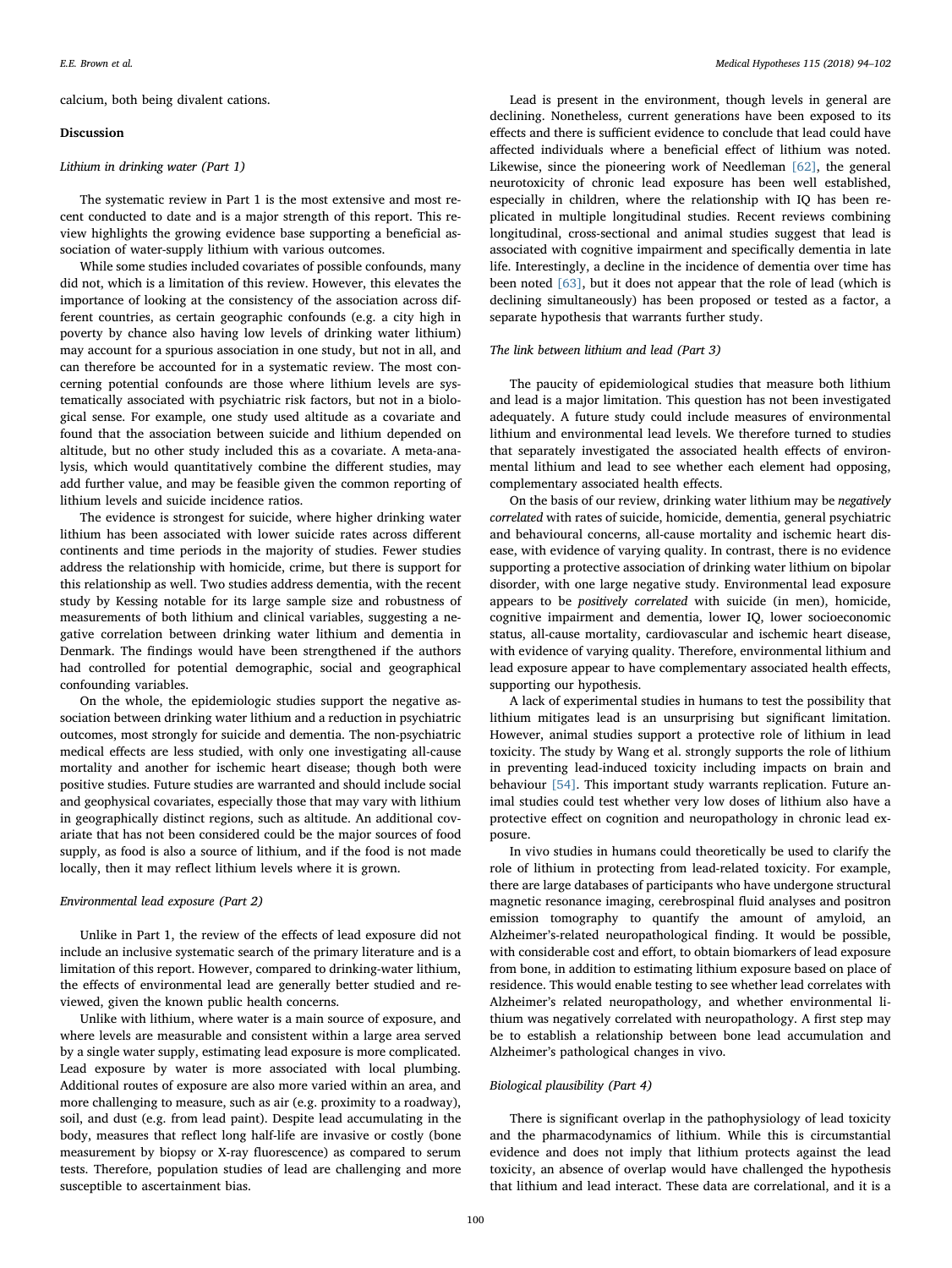challenge to ascertain whether observed phenomena are direct or downstream effects of lithium and lead. However, these possibly overlapping mechanisms may also provide a place to look in future animal studies as mentioned above, for example, in comparing groups exposed to lead, lithium and both, to assess group differences in GSK-3, intracellular calcium, NMDA receptor binding, and  $Na^+/K^+$  ATPase activity.

# Conclusions and consquences of hypothesis

This report sought to review several disparate bodies of evidence to answer several questions to clarify whether the environmental exposure to lithium may mitigate the harms of chronic environmental lead exposure. It does not appear that this question has been asked before, but despite the novelty of the question, there is significant circumstantial evidence supporting the hypothesis.

On the basis of this review, environmental exposure to low levels of lithium is negatively associated with suicide, homicide, and possibly with dementia, criminality, other psychiatric disturbances, ischemic heart disease and all-cause mortality. In contrast, low levels lead exposure is positively correlated with similar outcomes. Lead is present in the areas where lithium has been associated with better outcomes. Additional evidence supporting the possibility that lithium reduces the neurotoxic effects of lead comes from animal studies. There is significant overlap in the neurophysiologic mechanisms affected by lithium and lead, especially as they both impact calcium signalling pathways and GSK-3. Further studies are required to clarify each of these areas, but the current literature is consistent with the hypothesis. Ultimately, a randomized controlled trial using chronic low dose lithium would be required to confirm a causal relationship in humans. However, our hypothesis is well-supported by the current literature.

On the other hand, there may also be multiple mechanisms at play: the mitigation of lead toxicity might explain part of the benefit of lithium in some individuals. An observation that could call the lead hypothesis into question is the overlap in the benefits of lithium observed at clinical doses and microdoses found in drinking water (i.e. reduction in suicide, prevention of cognitive decline). This may suggest a common mechanism between clinically dosed and microdose lithium exposure. The notable exception is that microdose lithium has not been identified to be associated with a lower risk of bipolar disorder. Therefore, the partial overlap in lithium's clinical effects with the associated outcomes of drinking water lithium could merely reflect confirmation bias across the literature. Recent research into correlates of drinking-water lithium is likely in large part motivated by the known clinical benefits of lithium, with the most recent studies investigating suicide, bipolar disorder, and dementia. There may therefore be systematic or confirmation bias reflected in the available literature. It is notable that there is no evidence to support a benefit of drinking water lithium on bipolar disorder. That is, the effects associated with drinking water lithium appear to map better to the opposite effects of lead exposure than they do to the effects of lithium at clinical doses.

While it is currently premature for this hypothesis to have clinical consequences, there is currently sufficient evidence to support the consideration of lead exposure in epidemiologic studies investigating the impact of drinking water lithium. In these future studies, outcome measures should include the effects of chronic lead exposure. Given the potential public health implications, these are important studies to be done.

Some investigators have concluded that lithium is an essential nutrient on the basis of the observed benefits, including the purported psychiatric benefits reviewed here [\[5\]](#page-7-3). This may be premature without a mechanistic understanding or robust evidence from a randomized controlled trial and without safety trials. For example, if this report's hypothesis is true, the majority of the benefit of lithium may be seen in those exposed to the highest levels of lead. A small benefit observed across the general population may be a watered-down average, where a small subset of the population has a much greater effect (e.g. those with specific mental disorders, genetic vulnerabilities, and/or specific environmental exposure such as to lead). Further, even if lithium is beneficial on average, as with any treatment, the possibility of harm must be considered, and adds to the importance of identifying the subgroups who stand to benefit. Given the dramatically smaller dose range as compared to current clinical practice that may be beneficial in reducing lead toxicity, the safety profile including therapeutic window would be favourable, and the blood level monitoring that is required in current clinical practice would likely not be required, but this would have to be confirmed in safety trials.

Additionally, if the hypothesis of this report is proven to be true, microdose lithium may one day be considered in areas where environmental lead remains high, and where reduction of lead contamination has failed or is infeasible. If the benefit of microdose lithium can established in reducing lead toxicity in humans, microdose lithium supplementation or even addition of lithium to the water supply may have benefit, analogous to fluoride for tooth decay. Another area of investigation may be the possible role of microdose lithium in localized lead contaminations as in the Flint water crisis, analogous to the use of potassium iodide after exposure to radioactivity. With further investigation into these areas, microdose lithium may be confirmed to have significant public health benefits.

# Conflicts of interest

None.

#### Acknowledgements

We thank the anonymous reviewers for their helpful comments in the revision of this manuscript. We also thank Dr. Tony George, Dr. Lena Quilty, and Karolina Kozak for their insightful suggestions and feedback on a proposal for an earlier version of this manuscript.

# Ethics statement

We did not conduct experiments on humans or animals for the purpose of this manuscript, and therefore no review board was required.

#### Appendix A. Supplementary data

Supplementary data associated with this article can be found, in the online version, at [http://dx.doi.org/10.1016/j.mehy.2018.04.005.](http://dx.doi.org/10.1016/j.mehy.2018.04.005)

#### References

- <span id="page-7-0"></span>[1] [Yatham LN, et al. Canadian network for mood and anxiety treatments \(CANMAT\)](http://refhub.elsevier.com/S0306-9877(18)30060-4/h0005) [and international society for bipolar disorders \(ISBD\) collaborative update of](http://refhub.elsevier.com/S0306-9877(18)30060-4/h0005) [CANMAT guidelines for the management of patients with bipolar disorder: update](http://refhub.elsevier.com/S0306-9877(18)30060-4/h0005) [2013: CANMAT guidelines for bipolar disorder. Bipolar Disord 2013;15:1](http://refhub.elsevier.com/S0306-9877(18)30060-4/h0005)–44.
- <span id="page-7-1"></span>[2] [Cipriani A, Hawton K, Stockton S, Geddes JR. Lithium in the prevention of suicide in](http://refhub.elsevier.com/S0306-9877(18)30060-4/h0010) [mood disorders: updated systematic review and meta-analysis. BMJ 2013;346.](http://refhub.elsevier.com/S0306-9877(18)30060-4/h0010) [f3646-f3646.](http://refhub.elsevier.com/S0306-9877(18)30060-4/h0010)
- <span id="page-7-2"></span>[3] Kessing LV, et al. Association of lithium in drinking water with the incidence of dementia. JAMA Psychiatry 2017. [http://dx.doi.org/10.1001/jamapsychiatry.](http://dx.doi.org/10.1001/jamapsychiatry.2017.2362) [2017.2362.](http://dx.doi.org/10.1001/jamapsychiatry.2017.2362)
- <span id="page-7-8"></span>[4] [Liaugaudaite V, Mickuviene N, Raskauskiene N, Naginiene R, Sher L. Lithium levels](http://refhub.elsevier.com/S0306-9877(18)30060-4/h0020) [in the public drinking water supply and risk of suicide: a pilot study. J Trace Elem](http://refhub.elsevier.com/S0306-9877(18)30060-4/h0020) [Med Biol 2017;43:197](http://refhub.elsevier.com/S0306-9877(18)30060-4/h0020)–201.
- <span id="page-7-3"></span>[5] [Schrauzer GN. Lithium: occurrence, dietary intakes, nutritional essentiality. J Am](http://refhub.elsevier.com/S0306-9877(18)30060-4/h0025) [Coll Nutr 2002;21:14](http://refhub.elsevier.com/S0306-9877(18)30060-4/h0025)–21.
- <span id="page-7-4"></span>[6] [Mauer S, Vergne D, Ghaemi SN. Standard and trace-dose lithium: a systematic re](http://refhub.elsevier.com/S0306-9877(18)30060-4/h0030)[view of dementia prevention and other behavioral bene](http://refhub.elsevier.com/S0306-9877(18)30060-4/h0030)fits. Aust NZ J Psychiatry [2014;48:809](http://refhub.elsevier.com/S0306-9877(18)30060-4/h0030)–18.
- <span id="page-7-7"></span>[7] [Vita A, De Peri L, Sacchetti E. Lithium in drinking water and suicide prevention: a](http://refhub.elsevier.com/S0306-9877(18)30060-4/h0035) [review of the evidence. Int Clin Psychopharmacol 2015;30:1](http://refhub.elsevier.com/S0306-9877(18)30060-4/h0035)–5.
- <span id="page-7-5"></span>[8] [Alda M. Lithium in the treatment of bipolar disorder: pharmacology and pharma](http://refhub.elsevier.com/S0306-9877(18)30060-4/h0040)[cogenetics. Mol Psychiatry 2015;20:661](http://refhub.elsevier.com/S0306-9877(18)30060-4/h0040)–70.
- <span id="page-7-6"></span>[9] World Health Organization. Lead in drinking-water: Background document for